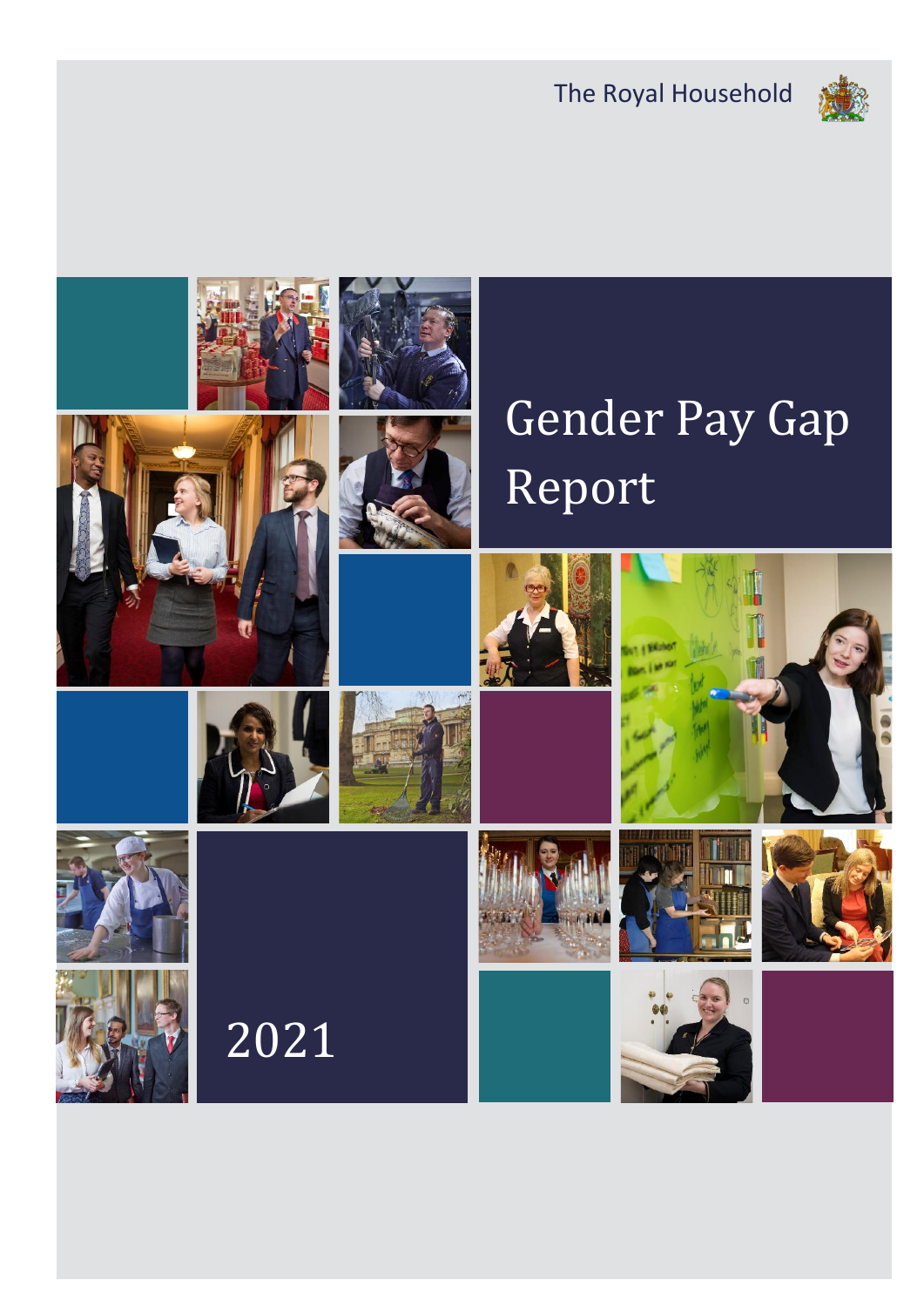### **Gender pay gap reporting**

In the UK, all employers with 250+ employees are required to report on their gender pay gaps annually at a snapshot date of 5 April. For reporting purposes, pay includes the gross figures for the following: basic pay, allowances, and pay for leave. For The Royal Household this applies to the two employing entities with over 250 employees; The Queen's Household and Royal Collection Enterprises (RCE).

Royal Collection Enterprises is a wholly owned subsidiary of the Royal Collection Trust. The principal activities of the company are the management of public access to the official residences of The Queen and the official residence of The Prince of Wales, and the sale of retail merchandise. Staff employed by The Queen's Household who directly support RCE are included in The Queen's Household gender pay gap figures. The Queen's Household and Royal Collection Enterprises figures are shown below.

This is the  $5<sup>th</sup>$  year of gender pay gap reporting. Due to the impacts of the coronavirus pandemic, the Government Equalities Office took the decision to suspend compulsory reporting for 2019 and it was re-introduced in 2020 but with an extended deadline. We have continued to publish our gender pay gap figures throughout the pandemic.

#### **Gender pay compared to equal pay**



For many years we have completed an annual, equal pay audit and can confirm that men and women across the Royal Household are paid equally for roles of equal value.

#### EQUAL PAY... THE GENDER PAY GAP...

is the difference between the gross hourly earnings for both men and women in any given population



One of the main reasons, nationally, for the Gender Pay Gap, is men in more senior roles.



The mean national gender pay gap is 15.4% up from 14.9% in 2020\*

\*ONS October 2021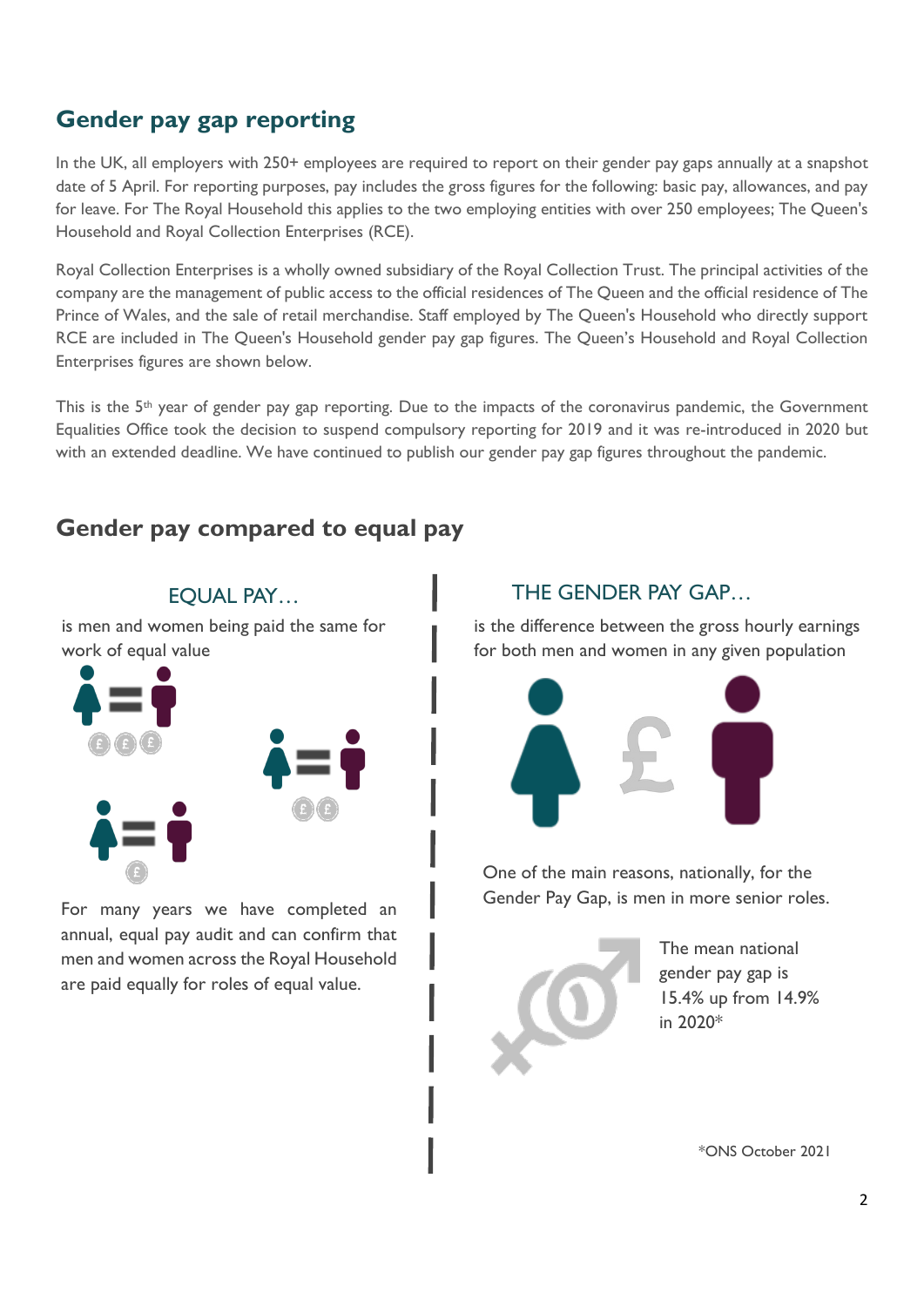# **The gender pay gap in the Royal Household**

This year, we have seen the gender pay gap close slightly in The Queen's Household but widen in Royal Collection Enterprises. The Queen's Household's mean pay gap currently stands at 8.57%, and at -5.68% for Royal Collection Enterprises.

In The Queen's Household the gap continues to be driven by a higher proportion of men than women in higher paid roles in the senior team.

For Royal Collection Enterprises, the mean gender pay gap is in favour of women. We have identified that the slight increase in the mean pay gap (1.94%) has been driven by an increase in the proportion of females in three of the four pay quartiles (upper middle, lower middle and lower). The continuing pay gap is a result of a higher proportion of women than men in the senior leadership team, in higher paid roles.

|                                                                | 2021     |           | 2020     |           |  |
|----------------------------------------------------------------|----------|-----------|----------|-----------|--|
|                                                                | Mean     | Median    | Mean     | Median    |  |
| The Queen's<br>Household                                       | 8.57%    | $-11.76%$ | 9.02%    | $-11.70%$ |  |
| <b>Royal Collection</b><br><b>Enterprises</b><br>Limited (RCE) | $-5.68%$ | $-3.63%$  | $-3.74%$ | $-1.90%$  |  |

# **Pay Quartiles**

The below tables indicate the proportion of males and females when divided into four groups ordered from highest to lowest pay.

#### The Queen's Household **Royal Collection Enterprises**

| Quartile            | Female | Male  | Quartile            | Female | Male  |
|---------------------|--------|-------|---------------------|--------|-------|
| Upper               | 52.2%  | 47.8% | Upper               | 73.0%  | 27.0% |
| <b>Upper Middle</b> | 57.6%  | 42.4% | <b>Upper Middle</b> | 70.2%  | 29.8% |
| <b>Lower Middle</b> | 40.7%  | 59.3% | Lower Middle        | 71.2%  | 28.8% |
| Lower               | 51.9%  | 48.1% | Lower               | 66.3%  | 33.7% |